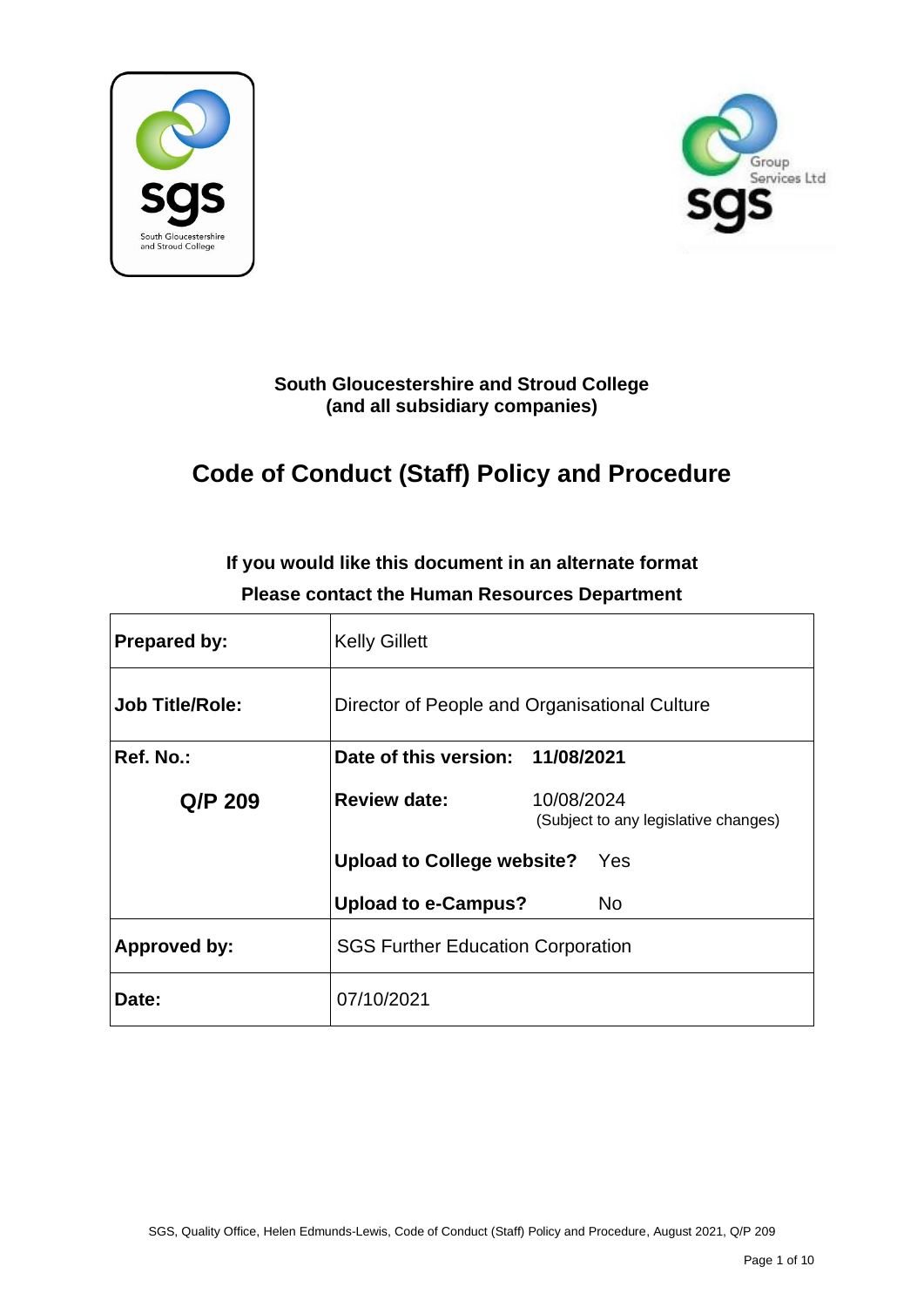## **1. Policy Intent**

- 1.1. Throughout their employment with the SGS Group, staff are expected to act in the best interests of the Group, and SGS College's learners, at all times.
- 1.2. The Group endeavour to create and embed a culture of openness, trust and transparency in which the Group's values and expected behaviour as set out in this staff code of conduct are consistently lived, monitored and reinforced by all staff.
- 1.3. The purpose of this code of conduct is to clarify the nature of professional behaviour expected of all employees in support of the Group's mission and values:

**Our Mission**: We positively change people's lives and add value to the social and economic wellbeing of our communities. We do this by providing high quality, innovative, accessible education and training in a friendly culture of mutual respect and support.

**Our Values**: To act with honesty, respect, responsibility and care.

## **2. Scope**

- 2.1. This Code of Conduct applies to all employees of SGS College and all subsidiary companies and the senior leadership team of the SGS Group. Throughout this document, the employer will be referred to as 'the SGS Group' or 'the Group'.
- 2.2. This Code of Conduct applies to volunteers and those on work placements in addition to employees of the Group and the same expectations and obligations apply to all wherever the term 'employee' is used in this document. It is the responsibility of everyone to familiarise themselves with, and follow all of the Group's rules, policies and procedures.
- 2.3. The standards outlined in this document are representative of the standards of performance and behaviour that are expected of employees and are not intended as an exhaustive list. Specific expectations and obligations in relation to many of the topic areas that follow are covered in Group contracts of employment.

## **3. Procedure**

## **3.1 Alcohol and Substance Abuse**

3.1.1. Employees must not attend work under the influence of any substance, including alcohol, illegal drugs or solvents. Employees who have been prescribed medication by a healthcare professional must inform their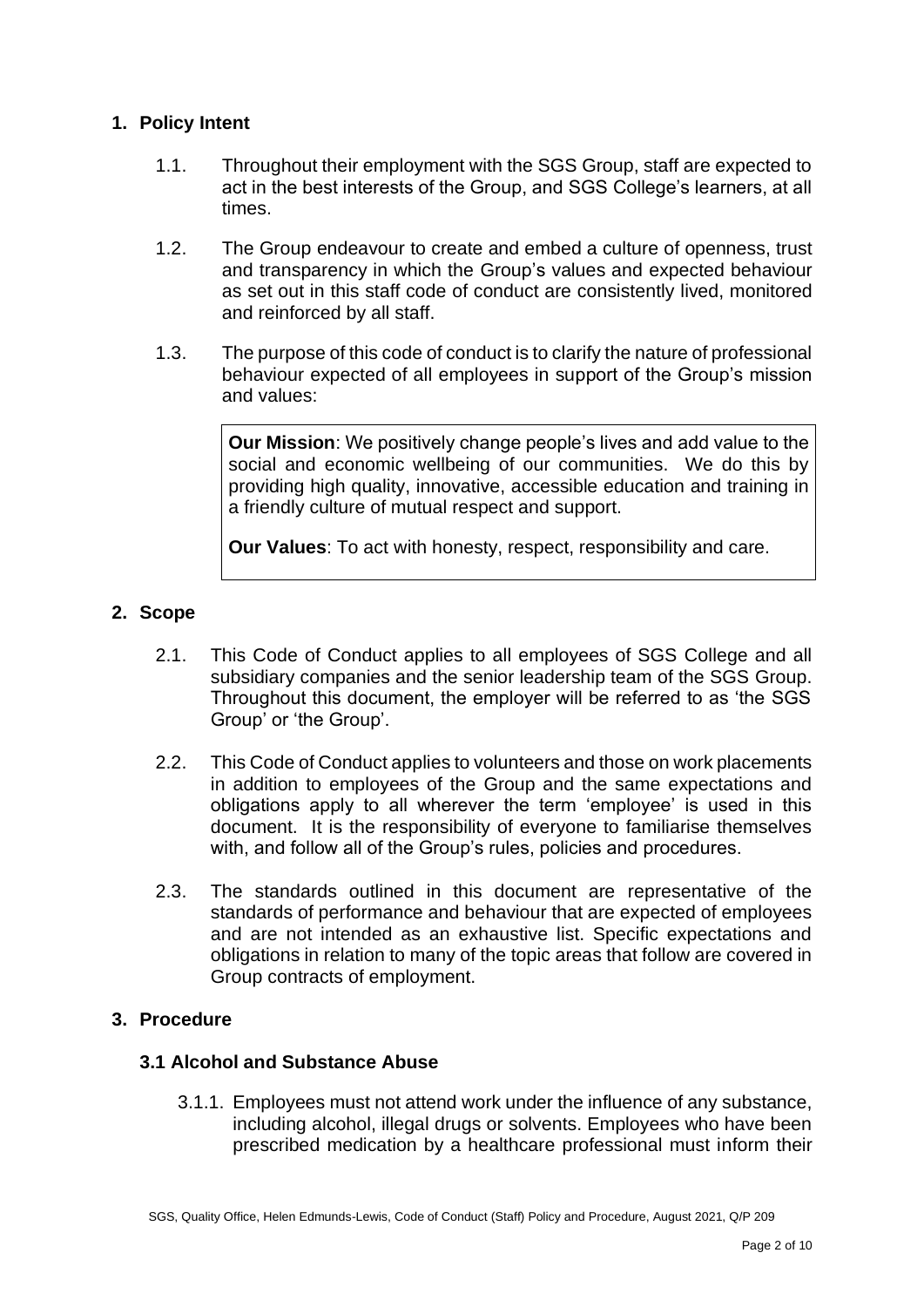line manager immediately if the medication has, or could have, an adverse effect on the employee's ability to carry out their duties.

#### **3.2 Attendance and Timekeeping**

- 3.2.1 Employees' attendance at work is expected to be punctual. Instances of lateness should be explained by the employee to their line manager who will monitor the situation and take action as appropriate.
- 3.2.2 Employees' who are unable to attend work due to illness or injury must contact the HR department themselves, via the absence line, on the first day of absence no later than within 30 minutes of the start of their working day.
- 3.2.3 The Group's absence management policy and procedure outlines the procedures that should be followed during any period of absence. It also provides details of how the Group will address and manage all issues related to employee absence.

#### **3.3 Bribery, Fraud and Financial Regulations**

- 3.3.1 In accordance with its anti-bribery policy, the Group prohibits the offering, giving, solicitation or acceptance of any bribe, whether cash or any other inducement. Individuals should discuss with their line manager if at any time they are in doubt as to whether an act may constitute bribery.
- 3.3.2 Employees must not accept any gifts, fees or inducements for any service connected with their employment, with the exception of minor gifts, inexpensive marketing materials and cards. Individuals should act in accordance with the Group's financial regulations if they are offered any substantial gifts or if they require further clarification.
- 3.3.3 All employees have an individual responsibility to act in accordance with the Group's financial regulations when dealing with the invoicing and procurement of goods and services on behalf of the Group.

#### **3.4 Bullying and Harassment, Discrimination and Prejudice**

- 3.4.1 Every member of the SGS Group community has the right to be treated with consideration, respect and dignity, and the Group is committed to creating and maintaining a working environment free from discrimination, harassment, bullying, intimidation and victimisation.
- 3.4.2 Discrimination, extremism and prejudice will not be tolerated by the Group and all staff should be aware of their and the Group's obligations under the Prevent Duty with regard to ensuring Learners are not at risk of radicalisation. Staff have a statutory duty to 'actively promote' the fundamental British values of democracy, the rule of law, individual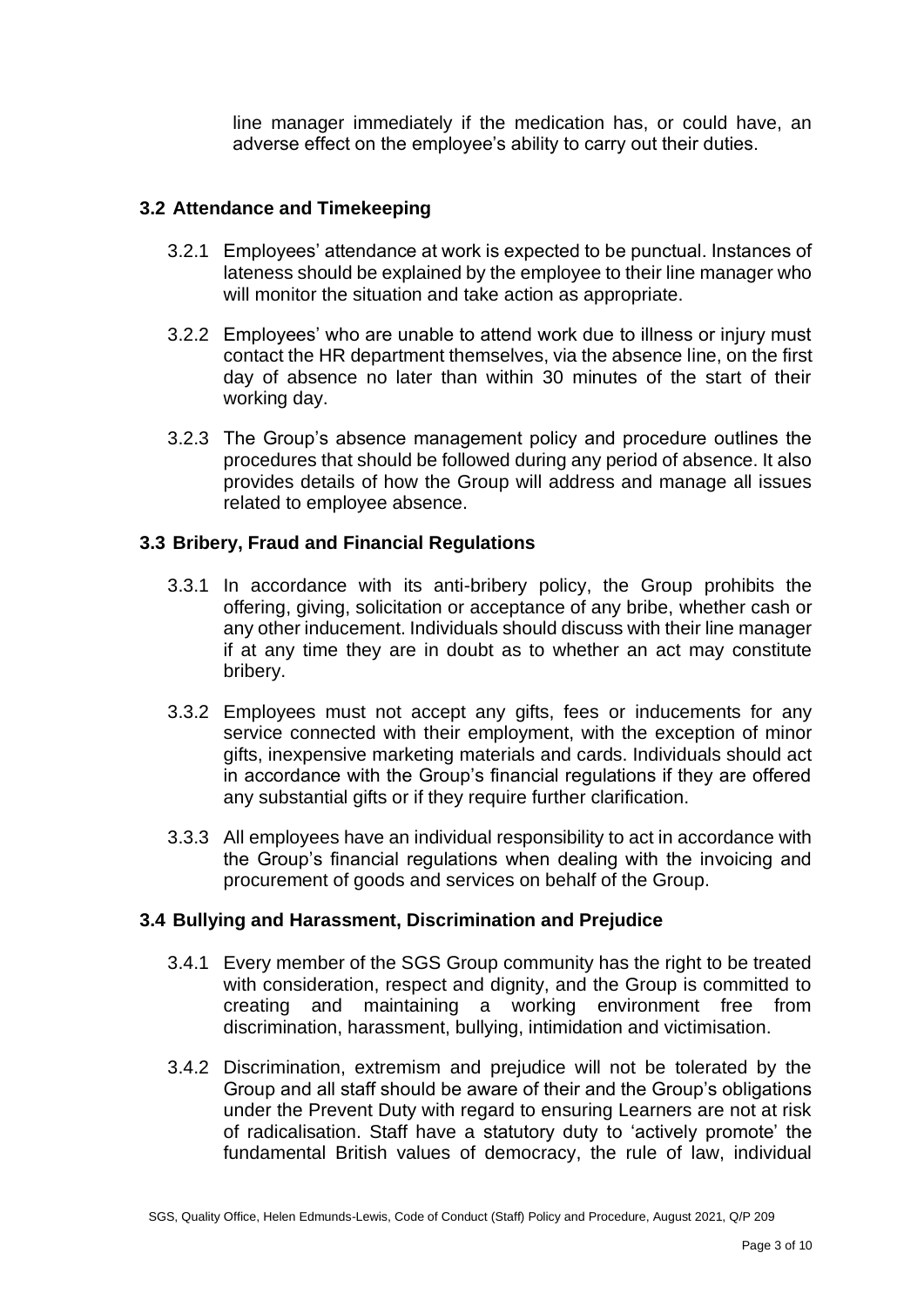liberty, and mutual respect and tolerance of those with different faiths and beliefs.

- 3.4.3 Staff also have the responsibility to manage any external speakers they may invite in, to ensure no extremist opinions are promoted. The Prevent duty defines extremism as "vocal or active opposition to fundamental British values [see 6.2]. We also include in our definition of extremism calls for the death of members of our armed forces, whether in this country or overseas."
- 3.4.4 Any instance of bullying or harassment at work, or outside work if it has a bearing on the working relationship, is unacceptable and will not be tolerated. Incidents will be dealt with according to the Group's bullying and harassment policy.

## **3.5 Confidentiality**

- 3.5.1 All staff have a personal responsibility to protect and maintain the confidentiality of both SGS Group and learner information. The disclosure of confidential information is prohibited, except as authorised or required by the law or in accordance with an employee's duties under their contract of employment or when making a protected disclosure under the Public Interest Disclosure Act.
- 3.5.2 If employees are unsure as to whether they should disclose information which they consider to be confidential, for example in a safeguarding context, they should seek guidance from their line manager.
- 3.5.3 Any confidential data taken off-site must be securely stored.
- 3.5.4 Further information may be found in the SGS Group's Data Protection Policy and the SGS Group's Safeguarding Policy.

## **3.6 Declaration of Interests**

- 3.6.1 In order to uphold fairness and consistency, and to comply with SGS Group regulations, employees must disclose any interests or relationship that they have with any person, company or other organisation involved with the Group, or its business or activities, which may give rise to conflict or compromise.
- 3.6.2 Further information may be found in the Group's Declaration of Interests Policy & Procedure.

## **3.7 Disclosure and Barring Service (DBS)**

3.7.1 For all roles it is a requirement to obtain an enhanced disclosure certificate from the DBS before commencing work with the Group. For regulated activity an DBS with barred checks will be undertaken.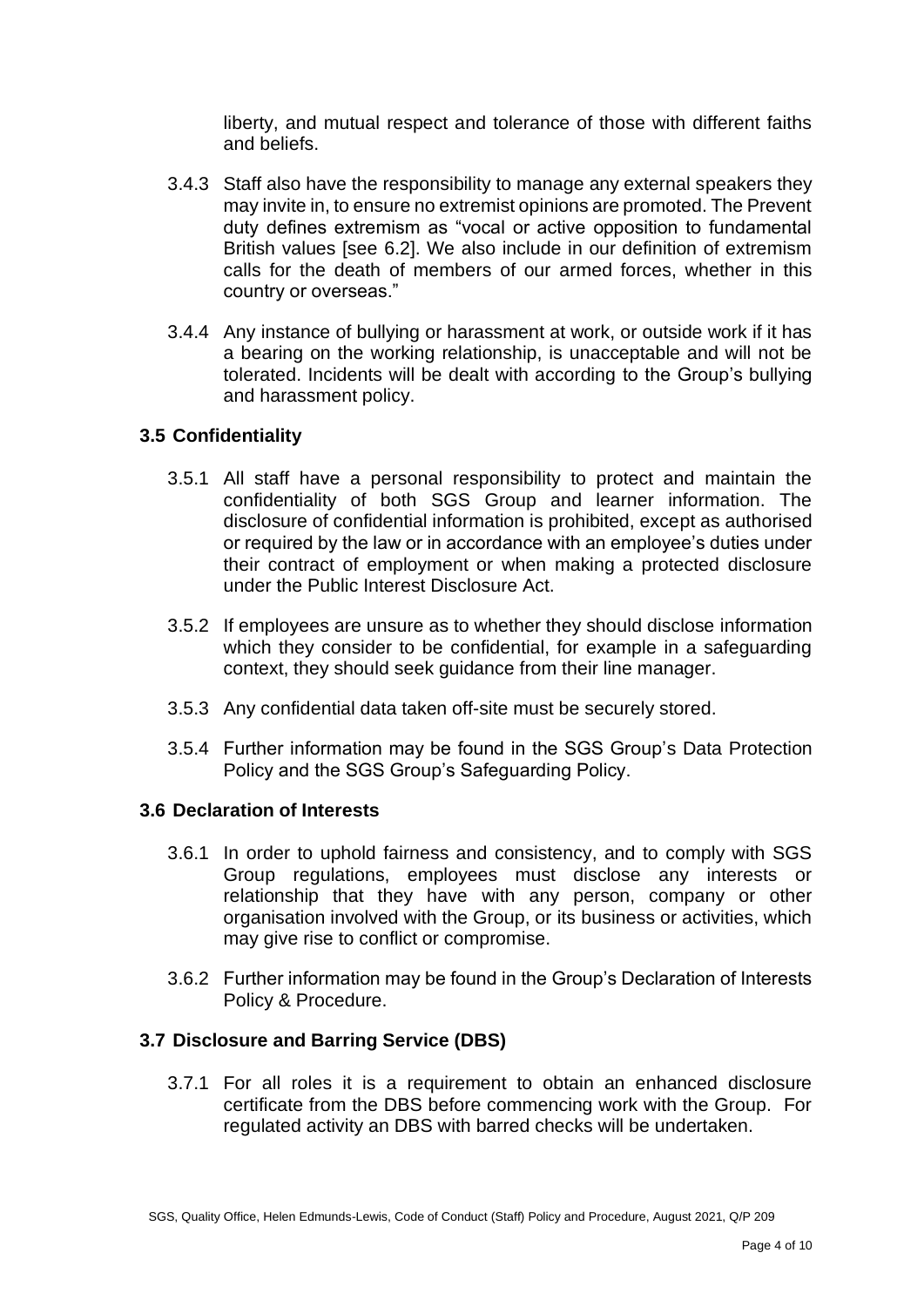- 3.7.2 Employees must inform the Group (via the Head of Human Resources) of any incidents or actions that may or do result in a caution or conviction being lodged against them after the certificate has been provided.
- 3.7.3 Failure to provide this information to the Group within one week of the incident or action without providing a reason acceptable to the Group may result in the termination of your employment with the Group.

## **3.8 Dress and Appearance**

- 3.8.1 Employees should wear clothes and footwear that are professional and appropriate for their role, including an SGS Group lanyard and identification card. This is particularly important when teaching and in roles that are customer-facing, or for Duty Managers.
- 3.8.2 For some roles it is necessary to wear items of protective clothing in the interests of health and safety. Such items should be worn at all times as required.
- 3.8.3 During SGS Group holidays or periods of hot weather, staff may wear more relaxed clothing but:
	- nothing that can be considered to be beachwear (including flip-flops)
	- shorts should be tailored rather than sports shorts (unless in a sports function and wearing SGS College kit)
	- short-sleeved shirts and smart T-shirts are acceptable
	- if jeans are worn they should be clean and smart (without holes)
	- slogan T-shirts should not be worn.
- 3.8.4 If unsure about the suitability of their clothing for their role an employee should seek advice from their line manager.

## **3.9 Educational Study Visits or Residential Visits**

- 3.9.1 Staff should at all times be aware of how their actions could be perceived by others, including learners. In particular, when visiting other countries, they should take steps to understand the culture as preparation for the trip, so that they do not accidentally cause offence or break a law. What is acceptable behaviour in the UK may not be acceptable in other countries.
- 3.9.2 Potential breaches of the Code of Conduct on Study or Residential Visits:
	- Being under the influence of alcohol or recreational drugs
	- Possession of drugs
	- Possession / use of alcohol if under 18 years of age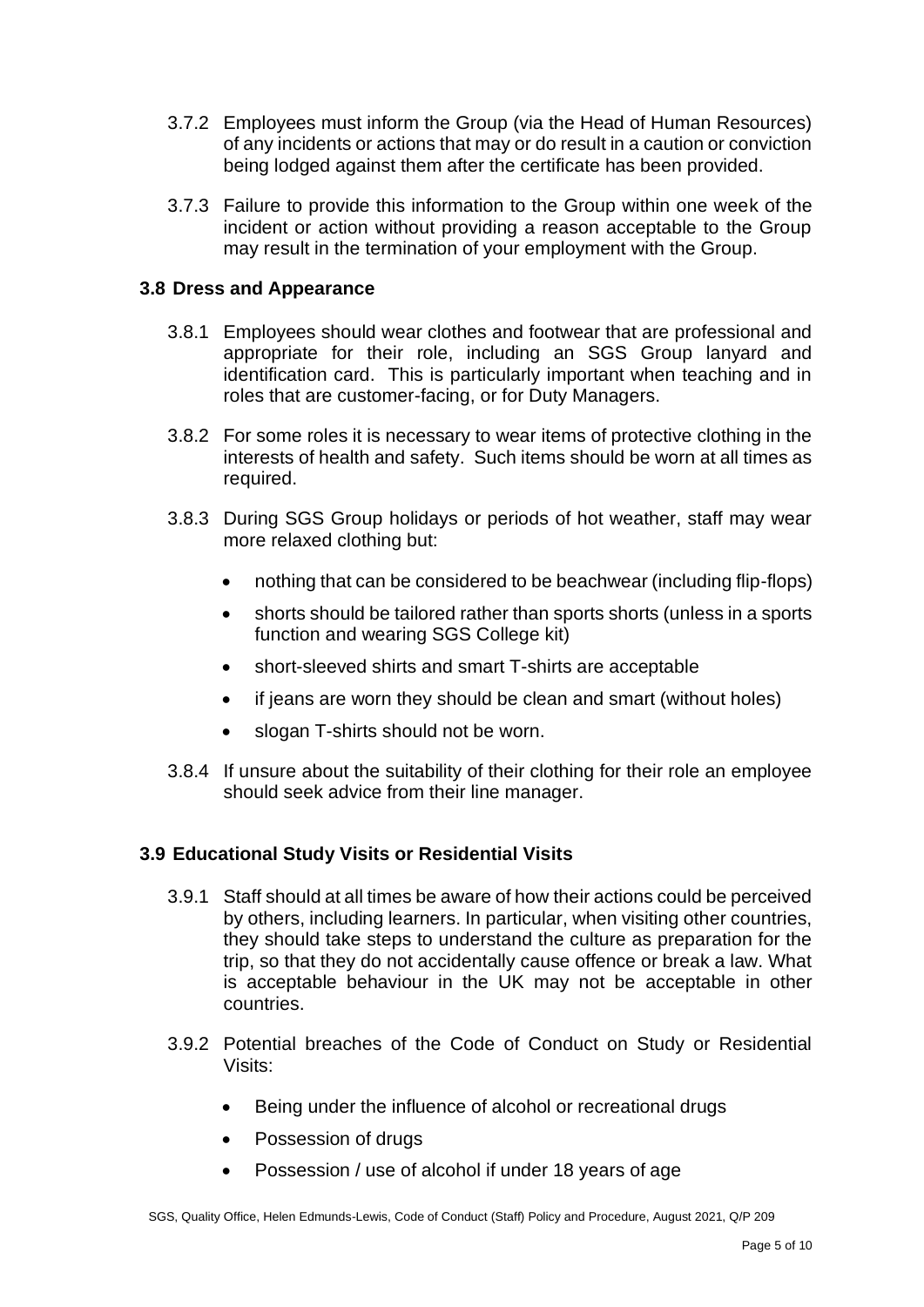- Behaving in a disruptive, aggressive, abusive, intimidating or antisocial way
- Threatening or violent behaviour to another person
- Breach of quidelines given for specific venues or events, which may include drinking if under 18
- Any sexual or intimate relationship
- Any act or omission that risks, or potentially risks, the safety of learners
- Any act or omission that leaves the employee in a position of responsibility unable to deal with an emergency (e.g. if intoxicated)
- Behaviour inconsistent with the Group's values
- Behaviour inconsistent with the Group's legal duties in relation to Equality and Diversity

## **3.10 Health and Safety**

- 3.10.1 The Group is committed to promoting and implementing all relevant health and safety legislation and employees must ensure that the highest priority is given to safe methods of work at all times.
- 3.10.2 Employees must not behave in a way which could endanger their own health and safety or the health and safety of others.

## **3.11 Personal Relationships**

- 3.11.1 The Group does not normally consider it appropriate, particularly in a supervisory or line manager capacity, for family members or those with close personal relationships to work together.
- 3.11.2 However, where relationships exist or develop, these should be brought to the attention of the employees' line manager(s) and the Head of HR.

## **3.12 Relationships with Learners**

- 3.12.1 Under the Sexual Offences (Amendment) Act 2003, if a professional in a 'position of trust' has sexual relations with any of their charges under 18 they could face a prison sentence and risk being placed on the sex offenders' register. Refer to the [Abuse of Trust Policy and Procedure](http://staff.sgscol.ac.uk/cc/qual/Staff/Human%20Resources/Abuse%20of%20Trust%20Policy%20and%20Procedure.docx) for further detail.
- 3.12.2 The [Guidelines on Maintaining Professional Boundaries](http://staff.sgscol.ac.uk/cc/qual/Staff/Human%20Resources/Guidelines%20on%20Maintaining%20Professional%20Boundaries%20(including%20Use%20of%20Social%20Media).docx) provides advice and guidance on appropriate working relationships with learners. Those guidelines apply to interactions with learners at all times, regardless of location.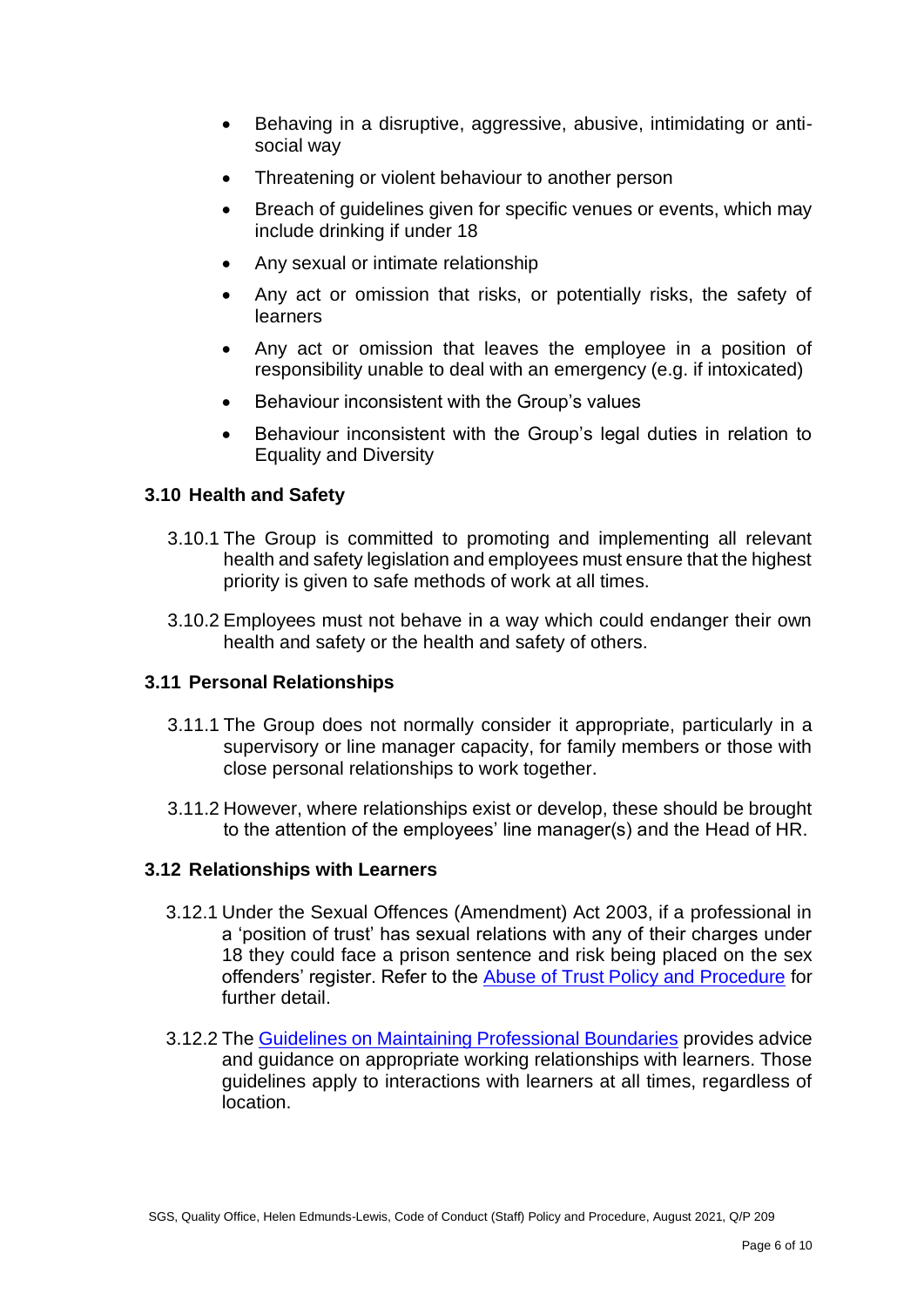## **3.13 Social Networking**

- 3.13.1 Employees are expected to apply good judgement in their use of social networking and internet forums. They must ensure that nothing they post, or enable access to, can cause a detriment to the Group, its learners or staff.
- 3.13.2 Refer to the Group's [IT Acceptable Use Policy -](http://staff.sgscol.ac.uk/cc/qual/Staff/IT%20Services/IT%20Acceptable%20Use%20Policy%20-%20Social%20Networking%20(Staff).docx) Social Networking (Staff) for more detail.

## **3.14 Use of Group Email and IT Systems**

3.14.1 The use of the Group's email and IT systems is subject to various controls and restrictions designed to protect the security of data and the Group's reputation. Refer to the IT 'acceptable use' policies for more detail.

## **3.15 Sharing Concerns**

- 3.15.1 The Group promotes a culture in which any concern / allegation about Staff, even a sense of unease or a nagging doubt about something, is shared responsibly and with the right person, to be recorded and dealt with appropriately.
- 3.15.2 The Group strives to encourage all staff to identify concerning, problematic or inappropriate behaviour early; to minimise the risk of abuse; and ensure that staff working in or on behalf of The Group are clear about professional boundaries and act within these boundaries, and in accordance with the mission and values of The Group.
- 3.15.3 All staff are expected to read and understand the SGS Safeguarding Policy and Procedures, following the correct reporting channel for any concerns, no matter how small.
- 3.15.4 The Group will review concerns raised on a case by case basis and in conjunction with the appropriate policy – this list is not exhaustive:
	- [Safeguarding Policy and Procedure](https://sgscol.sharepoint.com/:w:/r/sites/staff/DataHub/_layouts/15/Doc.aspx?sourcedoc=%7BDABBBCD8-96CC-43D7-A65B-F828E224FDAD%7D&file=Safeguarding%20Children%2C%20Young%20People%20and%20Vulnerable%20Adults%20Policy%20and%20Procedure.docx&action=default&mobileredirect=true)
	- [Disciplinary Policy and Procedure](https://sgscol.sharepoint.com/:w:/r/sites/staff/DataHub/_layouts/15/Doc.aspx?sourcedoc=%7B2CE5B604-2042-470D-ADFB-F67A39E832D7%7D&file=Disciplinary%20(Staff)%20(including%20Senior%20Post%20Holders).docx&action=default&mobileredirect=true)
	- [Abuse of Trust Policy and Procedure](https://sgscol.sharepoint.com/sites/staff/DataHub/Official%20Documents%20in%20SGS/Forms/PoliciesandProcedures.aspx?id=%2Fsites%2Fstaff%2FDataHub%2FOfficial%20Documents%20in%20SGS%2FAbuse%20of%20Trust%20Policy%20and%20Procedure%2Epdf&parent=%2Fsites%2Fstaff%2FDataHub%2FOfficial%20Documents%20in%20SGS)
	- [Guidelines on Maintaining Professional Boundaries](https://sgscol.sharepoint.com/sites/staff/DataHub/Official%20Documents%20in%20SGS/Forms/PoliciesandProcedures.aspx?id=%2Fsites%2Fstaff%2FDataHub%2FOfficial%20Documents%20in%20SGS%2FGuidelines%20on%20Maintaining%20Professional%20Boundaries%20%28including%20Use%20of%20Social%20Media%29%2Epdf&parent=%2Fsites%2Fstaff%2FDataHub%2FOfficial%20Documents%20in%20SGS)
- 3.15.5 [The Safeguarding Policy and Procedure](https://sgscol.sharepoint.com/:w:/r/sites/staff/DataHub/_layouts/15/Doc.aspx?sourcedoc=%7BDABBBCD8-96CC-43D7-A65B-F828E224FDAD%7D&file=Safeguarding%20Children%2C%20Young%20People%20and%20Vulnerable%20Adults%20Policy%20and%20Procedure.docx&action=default&mobileredirect=true) provides further guidance and information on how to report concerns.
- 3.15.6 All instances or concerns must be recorded on [My Concern.](https://www.myconcern.education/Account/Login?ReturnUrl=%2f) A designated safeguarding officer will discuss this with the member of staff and their line manager (if relevant)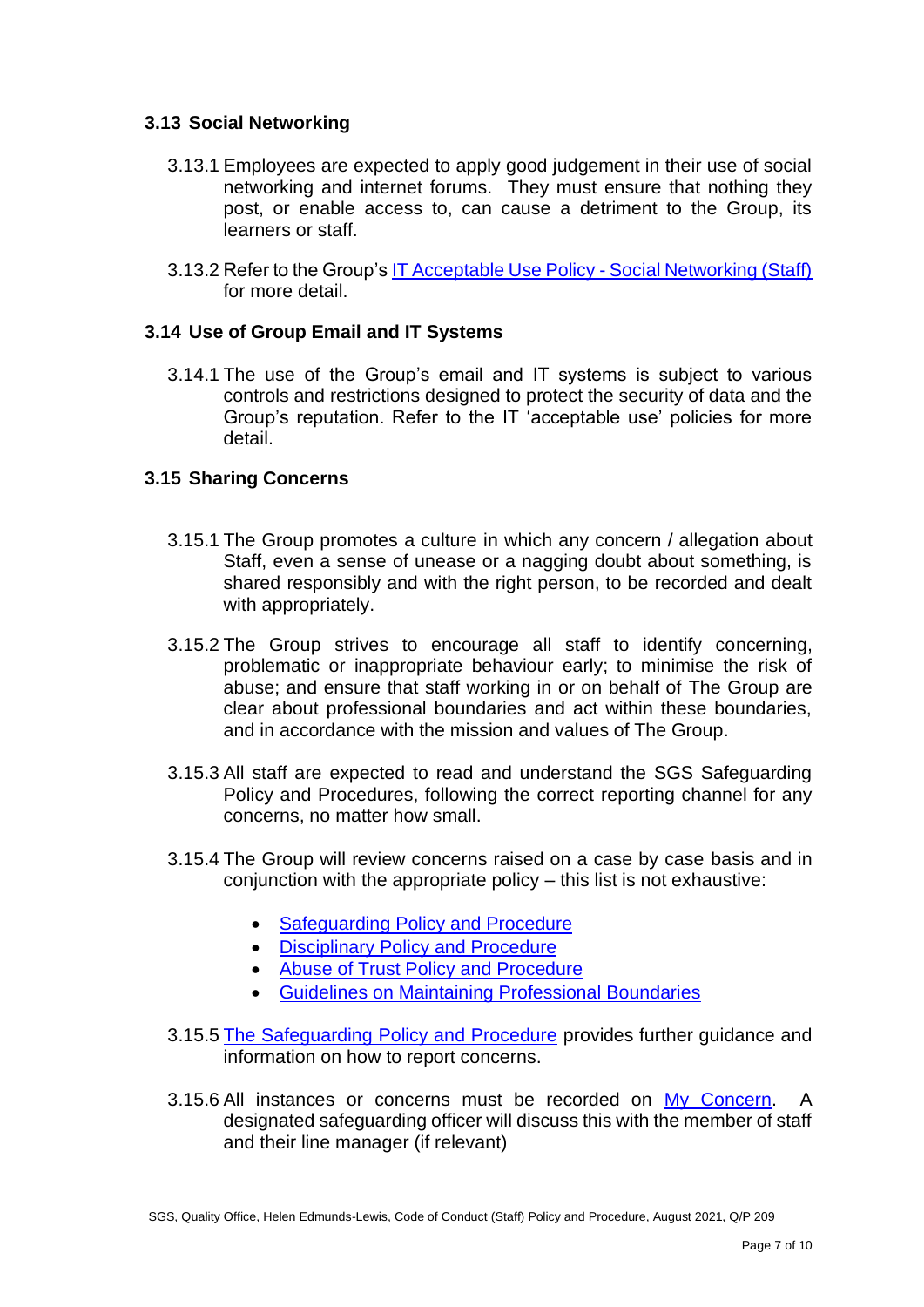## **4. Policy Implementation**

4.1. The SGS Group is responsible for ensuring the implementation of the policy.

## **5. Enforcement**

- 5.1. Failure to comply with the standards of performance and behaviour outlined in this document may result in disciplinary action in accordance with the Group's disciplinary policy and procedure. Such disciplinary action may result in dismissal depending on the circumstances.
- 5.2. If an employee is ever unsure about what action is appropriate to a particular situation, they should seek advice from their line manager.

## **6. Related Policies, Procedures, Charters, Plans, Guidance and Legislation**

- 6.1. Related Group policies, procedures and guidance can be found on SharePoint and include:
	- **[SGS College Abuse of Trust Policy & Procedure](https://sgscol.sharepoint.com/:b:/s/staff/DataHub/EZJZs9D1h8dIogYOiN35K4EB6wSLvaPePt-pA--A9mMO8Q?e=p2DuXY)**
	- [Absence Policy and Procedure](https://sgscol.sharepoint.com/:w:/r/sites/staff/DataHub/Official%20Documents%20in%20SGS/Absence%20Policy%20and%20Procedure.docx?d=wd5744a5ad1684cbbad6c6cdf713dd00c&csf=1&web=1&e=010Wai)
	- [Acceptable Facilities Usage Guidelines](https://sgscol.sharepoint.com/:w:/r/sites/staff/DataHub/Official%20Documents%20in%20SGS/Acceptable%20Facilities%20Usage%20Guidelines.docx?d=wda7998f48dfc4450b3c64c545924af7e&csf=1&web=1&e=LJZpVV)
	- [Anti-Bribery, Anti-Corruption & Anti-Fraud Policy](https://sgscol.sharepoint.com/:w:/r/sites/staff/DataHub/Official%20Documents%20in%20SGS/Anti-Bribery,%20Anti-Corruption%20and%20Anti-Fraud%20Policy.docx?d=weee762291e4c42029c80c9cc9d40e2a9&csf=1&web=1&e=BRiEow)
	- [Anti Bullying and Harassment \(Staff\) Policy and Procedure](https://sgscol.sharepoint.com/:w:/r/sites/staff/DataHub/Official%20Documents%20in%20SGS/Anti%20Bullying%20and%20Harassment%20(staff)%20Policy%20and%20Procedure.docx?d=wf0199fdc9b524665a6cc013463a368cd&csf=1&web=1&e=iZoMqY)
	- [Data Privacy & Protection Policy](https://sgscol.sharepoint.com/:w:/r/sites/staff/DataHub/Official%20Documents%20in%20SGS/Declaration%20of%20Interest%20policy.docx?d=w2167661694a94599b3fc08e42c236adf&csf=1&web=1&e=3Zer2G)
	- **[Declaration of Interests Policy](https://sgscol.sharepoint.com/:w:/r/sites/staff/DataHub/Official%20Documents%20in%20SGS/Declaration%20of%20Interest%20policy.docx?d=w2167661694a94599b3fc08e42c236adf&csf=1&web=1&e=RcvugN)**
	- [Staff Disciplinary Policy](https://sgscol.sharepoint.com/:w:/r/sites/staff/DataHub/_layouts/15/Doc.aspx?sourcedoc=%7B2CE5B604-2042-470D-ADFB-F67A39E832D7%7D&file=Disciplinary%20(Staff)%20(including%20Senior%20Post%20Holders).docx&action=default&mobileredirect=true)
	- External Speakers [and Freedom of Speech Guideline](https://sgscol.sharepoint.com/:w:/r/sites/staff/DataHub/Official%20Documents%20in%20SGS/External%20Speakers%20and%20Freedom%20of%20Speech.docx?d=wfd05bdbe76d1481fa2a2483d0e1d4c17&csf=1&web=1&e=YR0PtX)
	- Health and [Safety Policy](https://sgscol.sharepoint.com/:w:/r/sites/staff/DataHub/Official%20Documents%20in%20SGS/Health%20and%20Safety%20Policy%20and%20Manual.docx?d=wb28be88ac7c747ddac439af6f049e8cc&csf=1&web=1&e=T3YWji)
	- [IT Acceptable Use Policy –](https://sgscol.sharepoint.com/:w:/r/sites/staff/DataHub/Official%20Documents%20in%20SGS/IT%20Acceptable%20Use%20Policy%20-%20Social%20Networking%20(Staff).docx?d=we0f4efe89f8b4272ad0b6f588948aa5b&csf=1&web=1&e=gGMg42) Social Networking (Staff)
	- [Prevent Duty Guidance for Further Education Institutes in England](https://www.gov.uk/government/publications/prevent-duty-guidance/prevent-duty-guidance-for-further-education-institutions-in-england-and-wales)  [and Wales](https://www.gov.uk/government/publications/prevent-duty-guidance/prevent-duty-guidance-for-further-education-institutions-in-england-and-wales)
	- [Guidelines for Maintaining Professional Boundaries \(Including Social](https://sgscol.sharepoint.com/:w:/r/sites/staff/DataHub/_layouts/15/Doc.aspx?sourcedoc=%7B0C8C45B8-E462-46AB-AB19-0F8360DB9B25%7D&file=Guidelines%20on%20Maintaining%20Professional%20Boundaries%20(including%20Use%20of%20Social%20Media).docx&action=default&mobileredirect=true)  [Media\)](https://sgscol.sharepoint.com/:w:/r/sites/staff/DataHub/_layouts/15/Doc.aspx?sourcedoc=%7B0C8C45B8-E462-46AB-AB19-0F8360DB9B25%7D&file=Guidelines%20on%20Maintaining%20Professional%20Boundaries%20(including%20Use%20of%20Social%20Media).docx&action=default&mobileredirect=true)
	- [Safeguarding Learners & Child Protection Policy & Procedure](https://sgscol.sharepoint.com/:w:/s/staff/DataHub/Ef8s_WHEamBAhJv0U0ZYNwIBbsttvjjc5fkFzYdY4qDikQ?e=fv55Ae)
	- [Guidance for safer working practice for those working with children](https://c-cluster-110.uploads.documents.cimpress.io/v1/uploads/13ecce28-e8f2-49e9-83c6-c29337cd8071~110/original?tenant=vbu-digital)  [and young people in education settings \(May 2019\)](https://c-cluster-110.uploads.documents.cimpress.io/v1/uploads/13ecce28-e8f2-49e9-83c6-c29337cd8071~110/original?tenant=vbu-digital)
	- Social Networking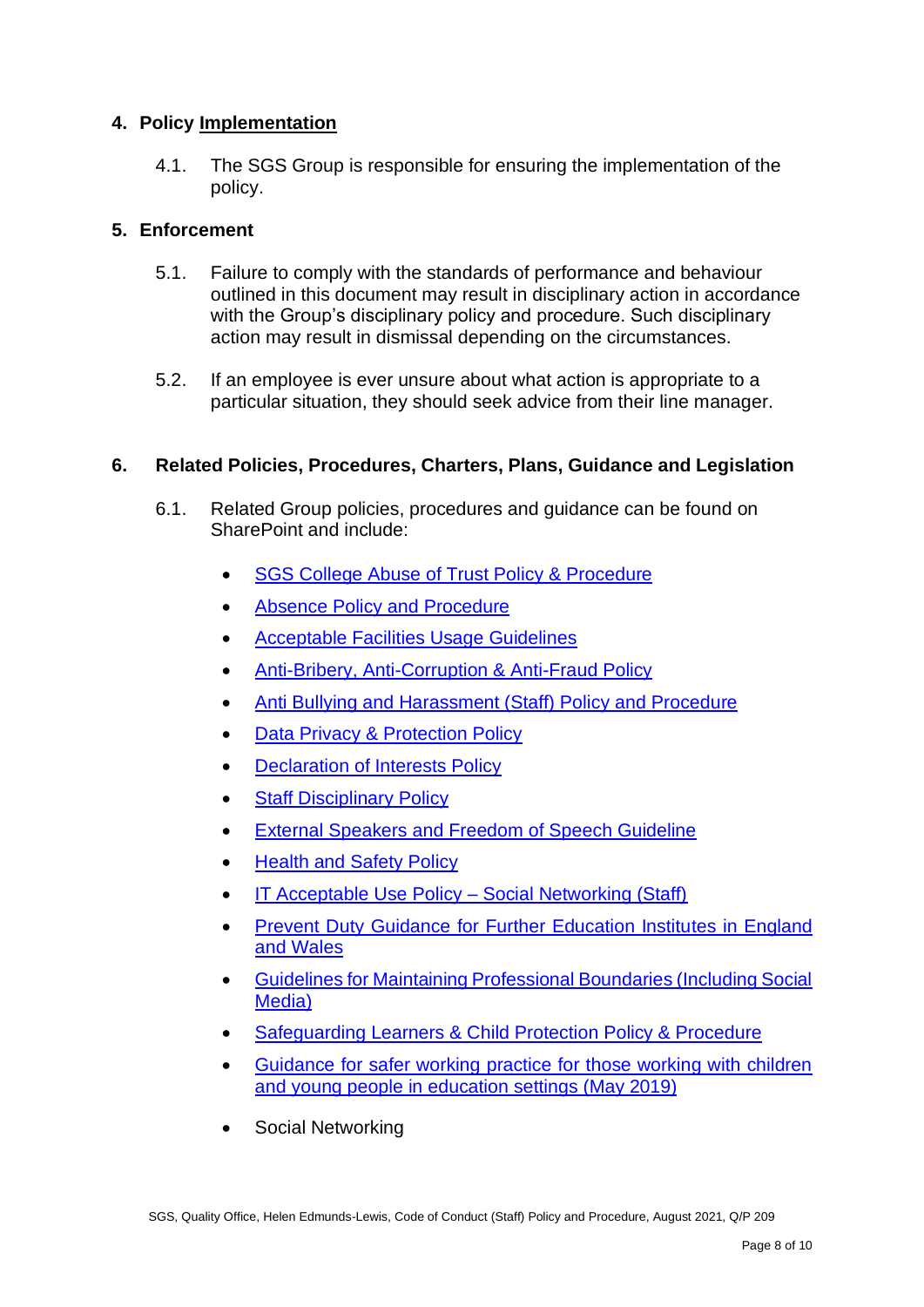## **7. Impact**

- 7.1. The impact of this policy and related procedures is to ensure all staff adhere to the Code of conduct and expectations of all staff to act in the best interests of the Group at all times.
- 7.2. It is also to ensure all staff are aware of the expectations in supporting the Group's mission and values and that any concerns are acted on in accordance with this policy and related legislation and guidance.

## **8. Additional useful information**

8.1. The Head of Human Resources will review and monitor the policy and procedures and will recommend and implement approved changes where necessary.